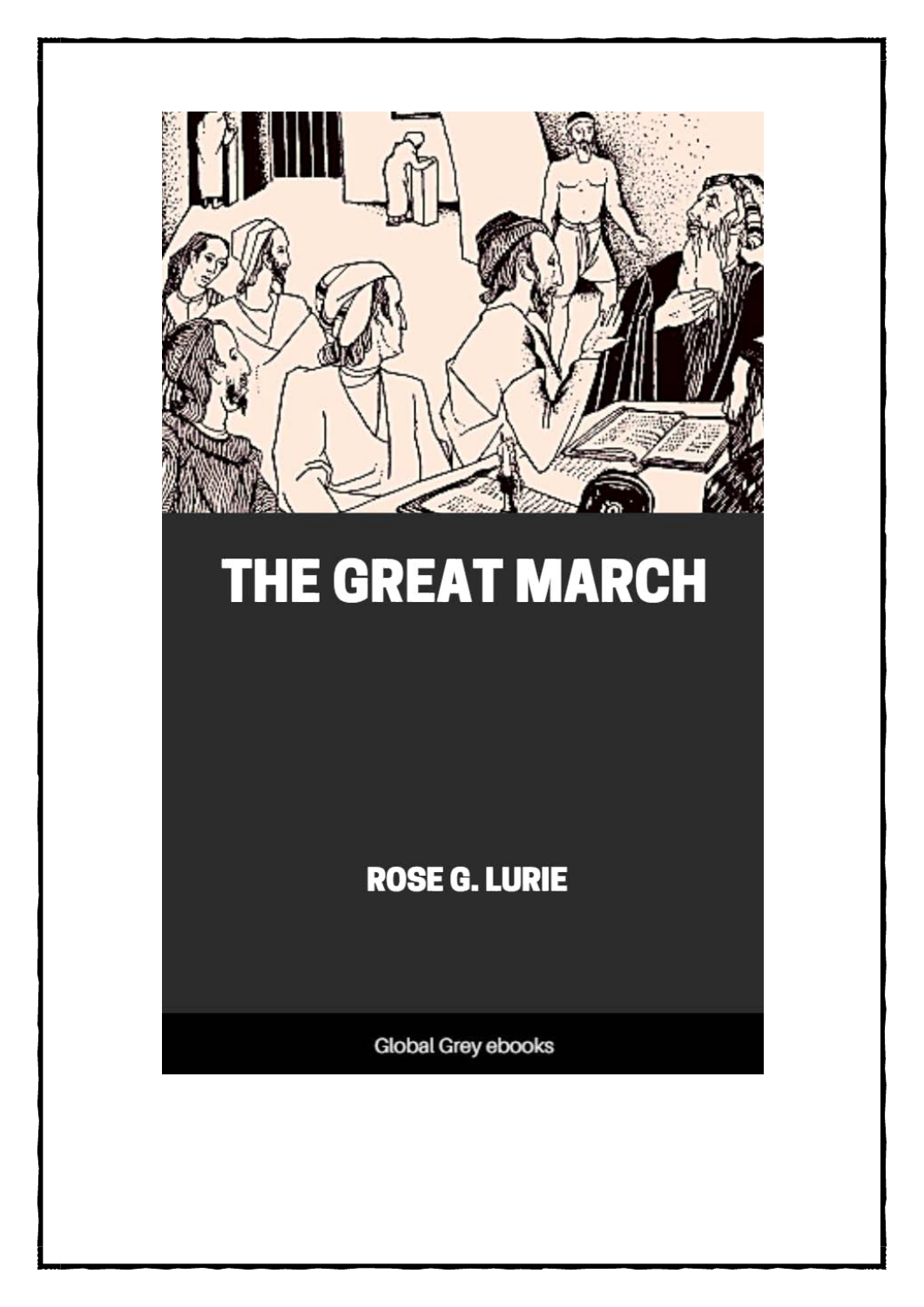## **THE GREAT MARCH**

### **POST-BIBLICAL JEWISH STORIES BOOK I**

**BY ROSE G. LURIE**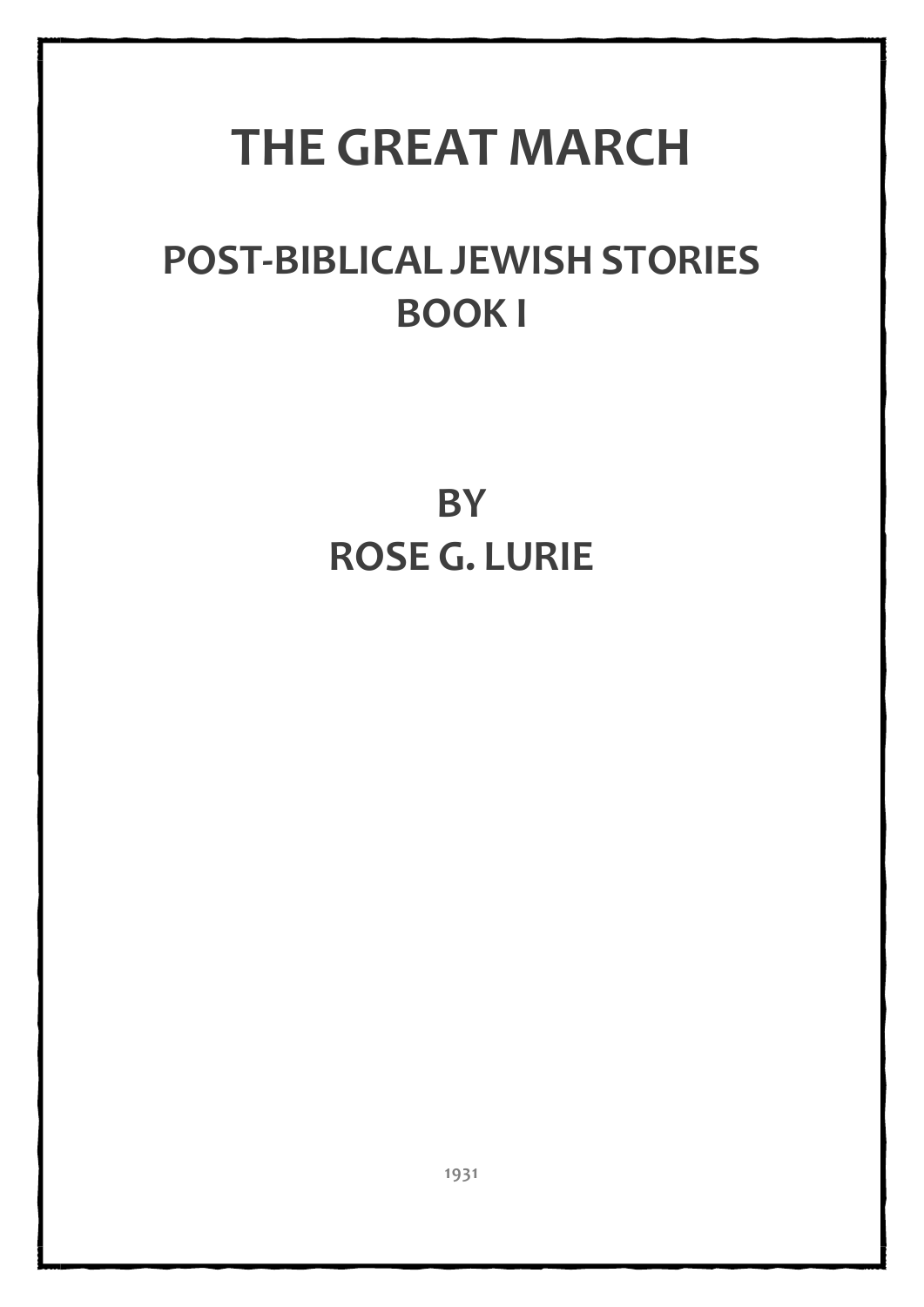The Great March by Rose G. Lurie.

This edition was created and published by Global Grey

©GlobalGrey 2019



**[globalgreyebooks.com](https://www.globalgreyebooks.com/index.html)**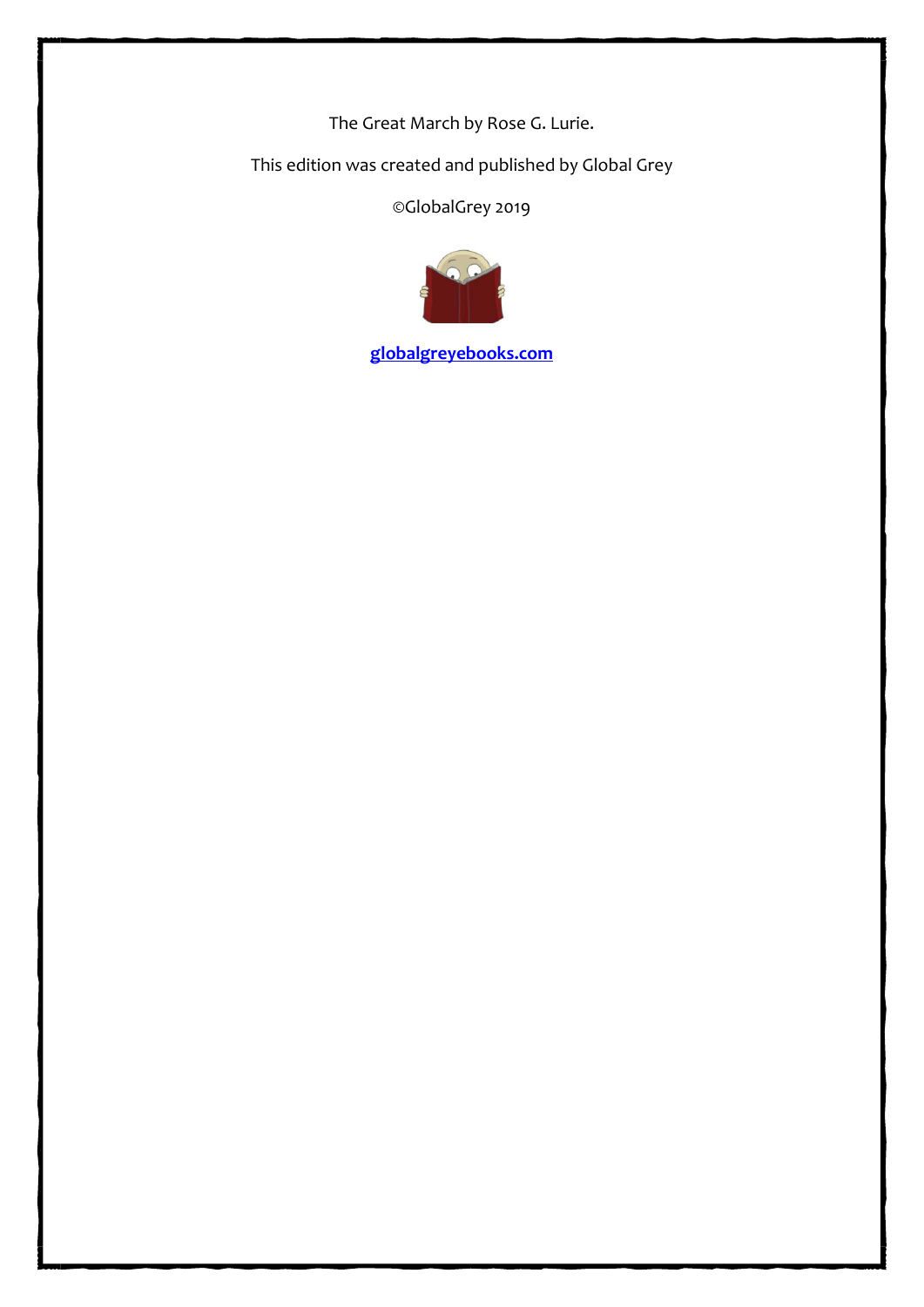#### **CONTENTS**

[Editor's Introduction](#page-5-0)

[Note To Fourteenth Printing, Revised](#page-7-0)

[1. The Happy Return](#page-8-0)

[2. With Peace They Conquer](#page-12-0)

[3. Follow Me](#page-17-0)

[4. Fight For Right](#page-19-0)

[5. Walking Between Raindrops](#page-23-0)

[6. School On The Roof](#page-26-0)

[7. The Bet](#page-28-0)

[8. Torah On One Foot](#page-30-0)

[9. Two Who Were Wrong](#page-32-0)

[10. The School That Saved A People](#page-35-0)

[11. Enough For Wash Day](#page-41-0)

[12. The Temple In Ruins](#page-42-0)

[13. A B C At Twenty-Two](#page-44-0)

[14. The Wicked Neighbor](#page-48-0)

[15. The Shepherd Rabbi](#page-50-0)

[16. The Cock, The Donkey, And The Candle](#page-55-0)

[17. Fish Out Of Water](#page-59-0)

[18. The Guardians Of The Torah](#page-61-0)

[19. Ki-Tov--'Twas Good](#page-64-0)

[20. As Faithful As That](#page-66-0)

[21. The Law Is Kind](#page-69-0)

[22. Even Though I Lose](#page-73-0)

[23. A Gift To The Caliph](#page-75-0)

[24. The Choice](#page-78-0)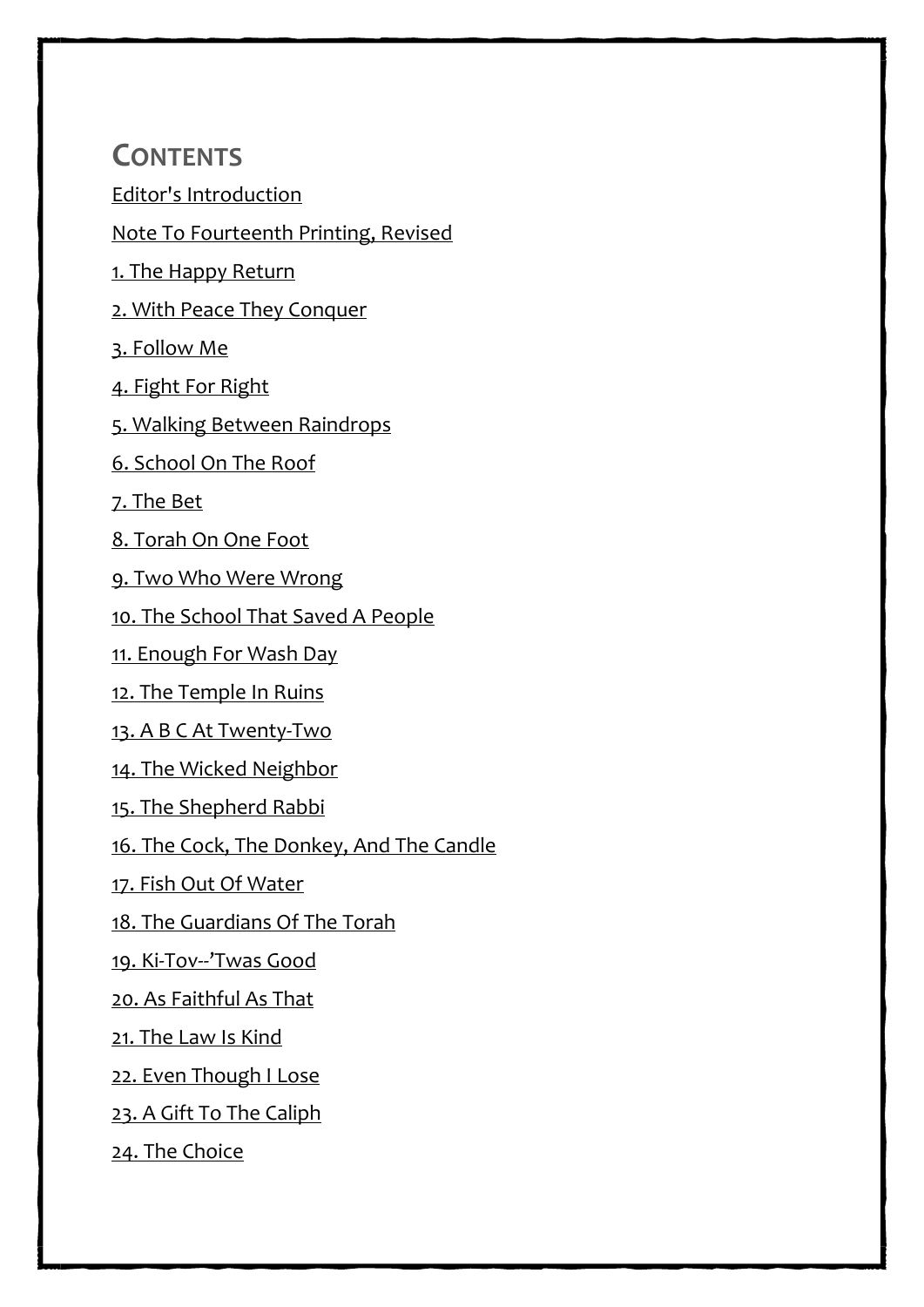[25. The Slave Rabbi](#page-82-0)

[26. The Wondrous Tree](#page-86-0)

[27. In The East Is My Heart](#page-91-0)

[28. An Angel Did It](#page-95-0)

[29. The Doctor Arrives](#page-100-0)

[30. Tables Turned](#page-104-0)

[31. The Rabbi Wins](#page-109-0)

[32. Not For His Crown](#page-113-0)

[33. How Rashi Was Saved](#page-116-0)

[34. The Fourth Horse](#page-119-0)

[35. Flying From The Roofs](#page-122-0)

[36. The Messiah Is Coming](#page-125-0)

[37. So This Is Your Answer](#page-127-0)

[38. Whither--Now?](#page-130-0)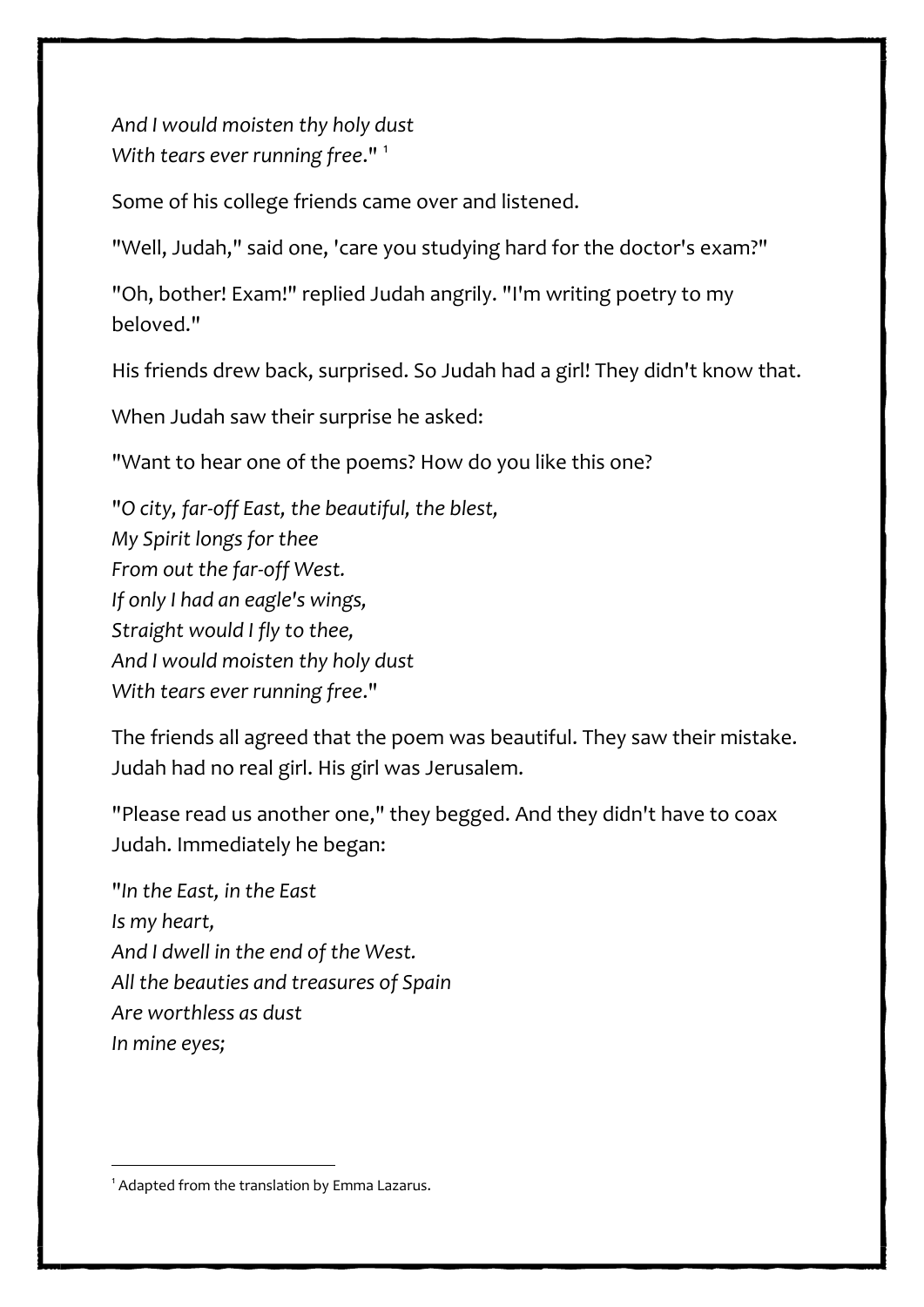*But the dust of the ruined Temple As a treasure of beauty I prize*."'[2](#page-93-0)

When he finished reading, one of the boys said:

"Beautiful poems--but how will that help you pass the exam?"

"That's true," sighed Judah. "Thinking and dreaming and writing of the Holy Land won't help me pass the exams. And I do want to become a doctor. I shall earn a lot of money and then I shall go to my beloved city, Jerusalem."

Judah was graduated from college. He became a very successful doctor. He was so busy that he hardly found time to write poems to his beloved.

Years passed. Judah married and had one daughter. As soon as she could speak she, too, sang songs about Erets Israel.

One day when she was about eight years old, she suddenly turned to her father and said:

"Father, I've heard so much about Jerusalem, and I know so many songs and poems about it, but I have never seen Jerusalem. Won't we ever go there?"

Then Judah took her on his knee, and told her at her age, he had always played "Going to Jerusalem," and how he, too, had made up his mind that when he grew up he would surely go there.

"Oh, how I long to go there now!" he ended. "But all my brothers and sisters are here and my dear friends, too. I hate to leave them all. And besides, your mother doesn't want to go."

More years passed. Judah already had a grandchild, and even his grandchild kept on singing:

"*In the East, in the East, Is my heart, And I dwell in the end of the West. All the beauties and treasures of Spain Are just like the dust*

<span id="page-93-0"></span><sup>2</sup> Adapted from the translation by Emma Lazarus.

89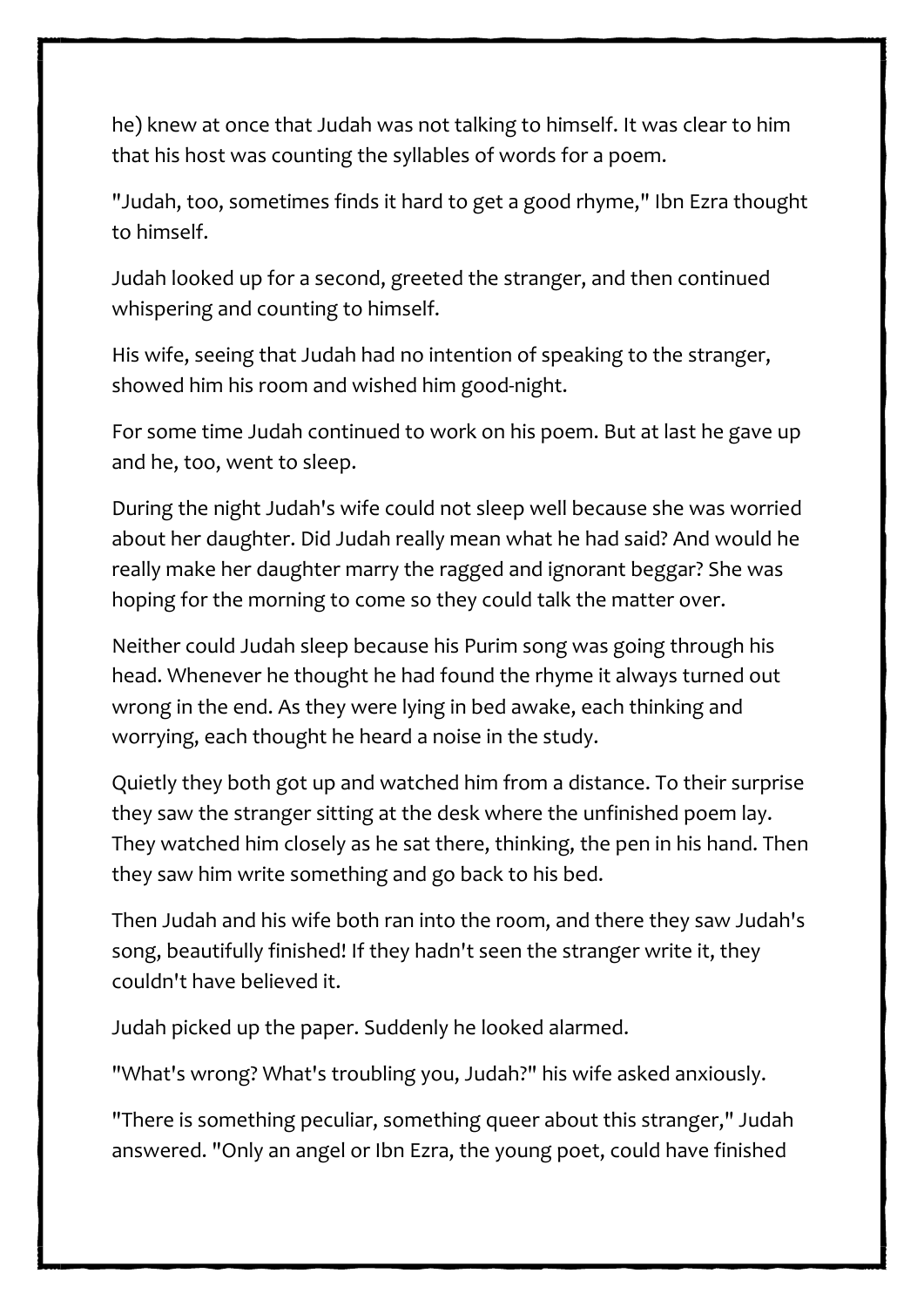But the dust of the ruined Temple As a treasure of beauty I prize.'

When he finished reading, one of the boys said

Beautiful poems --but how will that help you pass the exam?

That's true, sighed Judah. Thinking and dreaming and writing of the Holy Land won't help me pass the exams. And I do want to become a doctor. I shall earn a lot of money and then I shall go to my beloved city, Jerusalem.

Judah was graduated from college. He became a very successful doctor. He was so busy that he hardly found time to write poems to his beloved.

Years passed. Judah married and had one daughter. As soon as she could speak she, too, sang songs about Erets Israel.

One day when she was about eight years old, she suddenly turned to her father and said

Father, I've heard so much about Jerusalem, and I know so many songs and poems about it, but I have never seen Jerusalem. Won't we ever go there?

Then Judah took her on his knee, and told her at her age, he had always played Going to Jerusalem, and how he, too, had made up his mind that when he grew up he would surely go there.

Oh, how I long to go there now! he ended. But all my brothers and sisters are here and my dear friends, too. I hate to leave them all. And be sides, your mother doesn't want to go.

More years passed. Judah already had a grandchild, and even his grandchild kept on singing

In the East, in the East, Is my heart, And I dwell in the end of the West. All the beauties and treasures of Spain Are just like the dust

Adapted from the translation by Emma Lazarus.